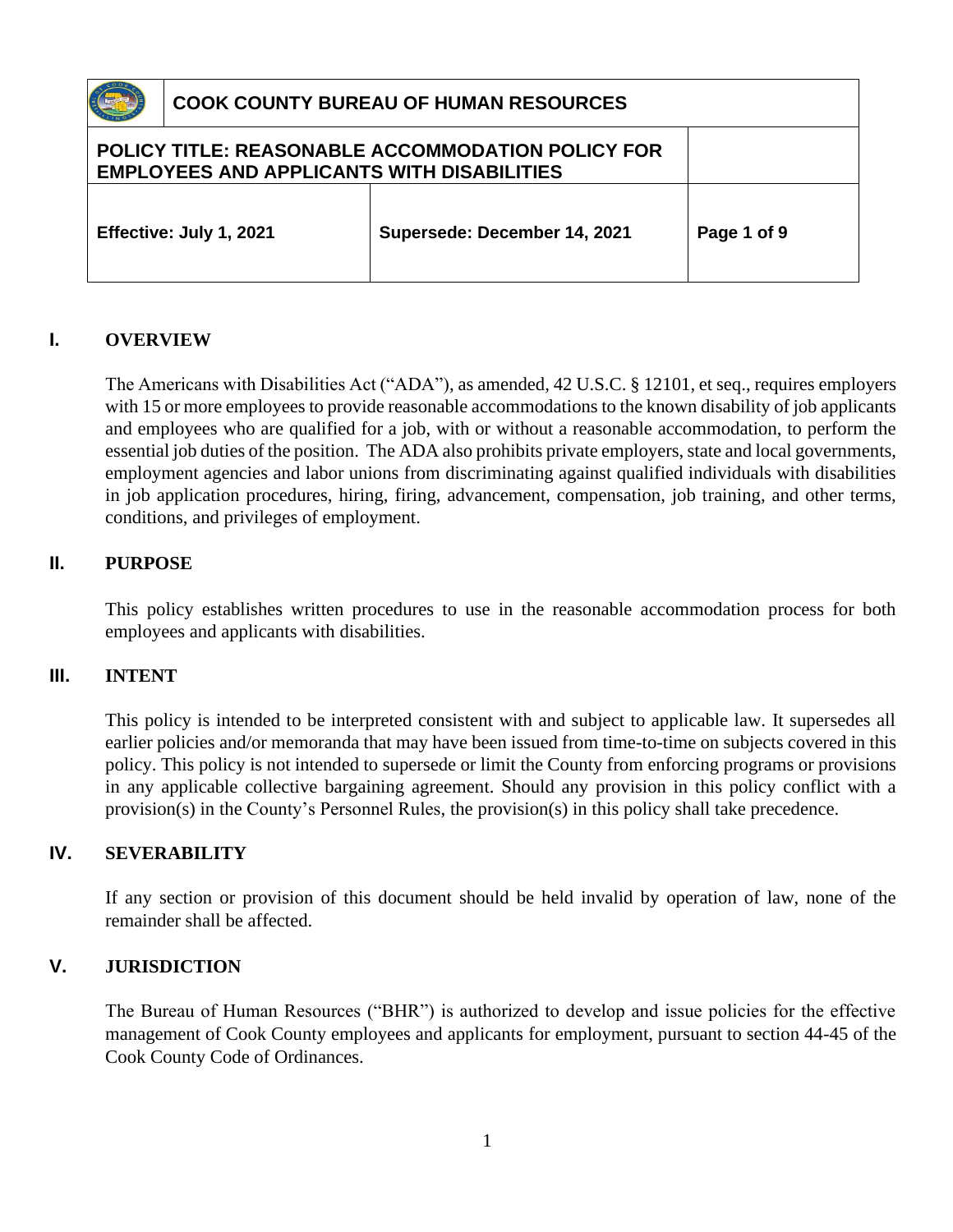| <b>COOK COUNTY BUREAU OF HUMAN RESOURCES</b>      |                                                          |             |
|---------------------------------------------------|----------------------------------------------------------|-------------|
| <b>EMPLOYEES AND APPLICANTS WITH DISABILITIES</b> | <b>POLICY TITLE: REASONABLE ACCOMMODATION POLICY FOR</b> |             |
| Effective: July 1, 2021                           | Supersede: December 14, 2021                             | Page 2 of 9 |

### **VI. AREAS AFFECTED**

This policy applies to County employees and applicants in Departments in the Offices under the President and/or covered by the Cook County Employment Plan

#### **VII. NONDISCRIMINATION**

Cook County prohibits the discriminatory application, implementation, or enforcement of any provision of this policy on the basis of race, color, sex, age, religion, disability, national origin, ancestry, sexual orientation, marital status, parental status, military discharge status, source of income, gender identity or housing status, or any other protected category established by law, statute, or ordinance.

#### **VIII. TERMS AND DEFINITIONS**

"Disability" means a physical or mental impairment that substantially limits one or more major life activities; a record of such an impairment; or being regarded (perceived) as having such an impairment.

"Major Life Activities" include, but are not limited to, caring for oneself, performing manual tasks, seeing, hearing, eating, sleeping, walking, standing, lifting, bending, speaking, breathing, learning, reading, concentrating, thinking, communicating, and working. They also include all major bodily functions, including but not limited to, functions of the immune system, normal cell growth, digestive, bowel, bladder, neurological, brain, respiratory, circulatory, endocrine, and reproductive functions.

"Essential Job Functions" are the fundamental duties of a position: the actions a person holding the job absolutely must be able to do. Job duties are what must be accomplished, not how they are accomplished. A job function may be considered essential for any of several reasons, including but not limited to the following:

- The employer's assessment of which functions are essential;
- Whether the position exists to perform that function;
- The experience of employees who actually hold that position;
- The time spent performing the function; and/or
- The degree of expertise or skill required to perform the function.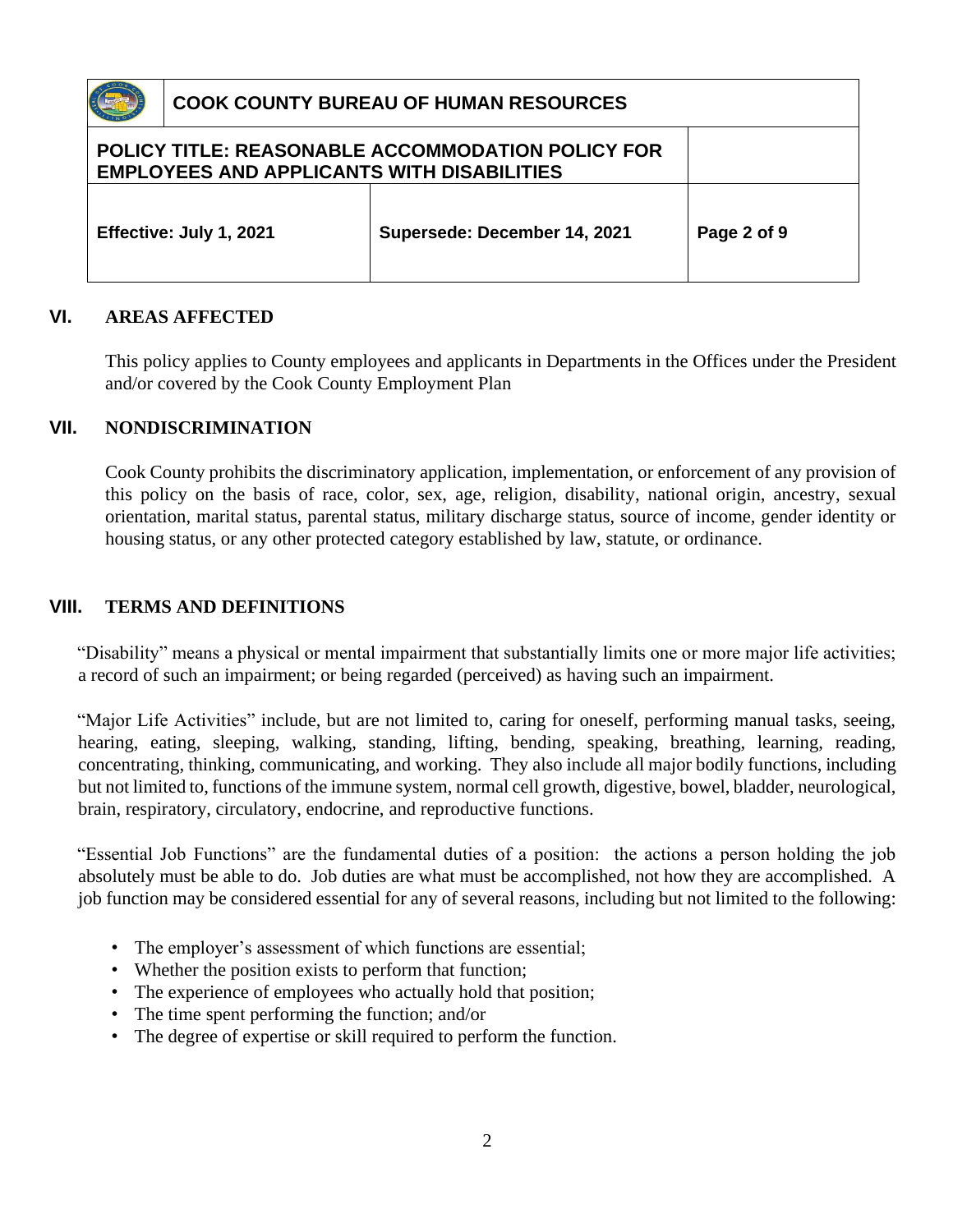| <b>EMPLOYEES AND APPLICANTS WITH DISABILITIES</b> | <b>POLICY TITLE: REASONABLE ACCOMMODATION POLICY FOR</b> |             |
|---------------------------------------------------|----------------------------------------------------------|-------------|
| Effective: July 1, 2021                           | Supersede: December 14, 2021                             | Page 3 of 9 |

"Interactive Process" is an ongoing informal dialogue by which the individual requesting an accommodation and the Equal Employment Opportunity ("EEO)" Office communicate with each other about the request for accommodation, the process for determining whether an accommodation will be provided, and potential accommodations.

"Job Restructuring" is a form of reasonable accommodation. Job restructuring includes modifications such as reallocating non-essential job functions that an employee is unable to perform because of a disability. "Non-Essential Job Functions" are job duties that are not classified as essential or fundamental to the position and their removal and/or reassignment would not fundamentally alter the work, operations or organizational structure.

"Offices under the President" ("OUP") are the six bureaus and other dependent agencies under the jurisdiction of the President of the Cook County Board.

"Qualified person with a disability" is an individual with a disability who satisfies the requisite skill, experience, education, and other job-related requirements of the employment position for which an individual requests an accommodation and can perform the essential functions of such position, with or without reasonable accommodation.

"Reasonable Accommodation" is any change or adjustment to a job, an application process, work environment, or procedure that enables a qualified applicant/employee with a disability to participate in the job application process, to perform the essential job functions of a job, or to enjoy the benefits and privileges of employment equal to those enjoyed by employees without disabilities.

"Reassignment" means reassignment to a related vacant position title for which the employee is qualified and is a form of reasonable accommodation when an employee (not applicant) can no longer perform the essential functions of their current position with or without a reasonable accommodation.

"Substantial Limitation" means the degree to which an impairment prevents an individual from performing a major life activity that the average person in the general population can perform; or restricts the condition, manner or duration under which the average person in the general population can perform the same major life activity, (e.g., a person who is paraplegic is substantially limited in the major life activity of "walking" or a person who is blind is substantially limited in the major life activity of "seeing"). The term is to be construed broadly and requires an individualized assessment.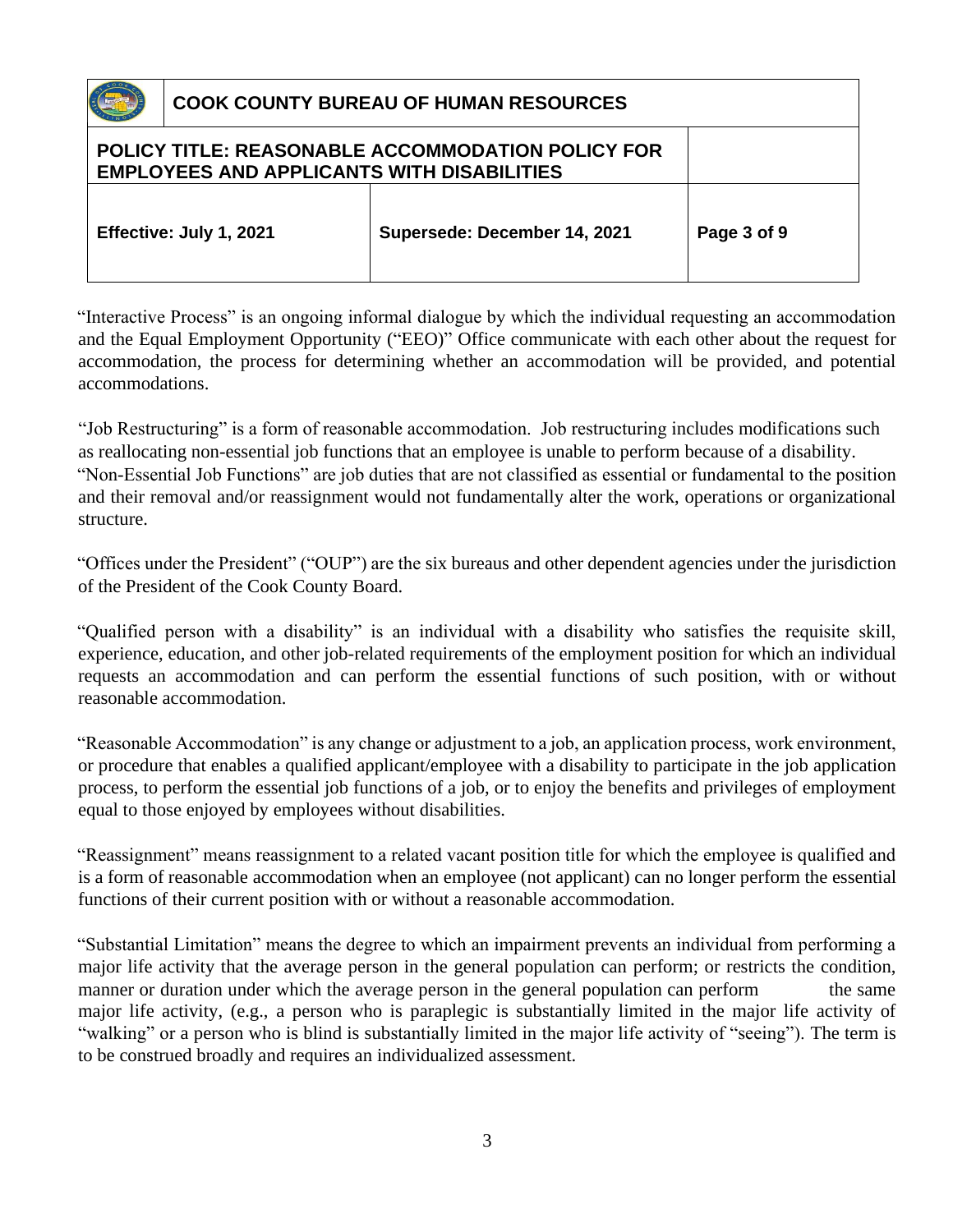|                                                                                                        | <b>COOK COUNTY BUREAU OF HUMAN RESOURCES</b> |                              |             |
|--------------------------------------------------------------------------------------------------------|----------------------------------------------|------------------------------|-------------|
| POLICY TITLE: REASONABLE ACCOMMODATION POLICY FOR<br><b>EMPLOYEES AND APPLICANTS WITH DISABILITIES</b> |                                              |                              |             |
|                                                                                                        | Effective: July 1, 2021                      | Supersede: December 14, 2021 | Page 4 of 9 |

"Undue Burden" means an action that requires significant difficulty or expense when considered in light of a number of factors. These factors include the nature and cost of the accommodation in relation to the size, resources, nature and structure of the employer's operation. The Employer is not required to make an accommodation if it can be demonstrated that providing the accommodation would pose an undue burden.

## **IX. POLICY**

Cook County is committed to providing equal access to employment opportunities for individuals with disabilities. Cook County recognizes that individuals with disabilities may need reasonable accommodations to participate in or benefit from employment opportunities. It is the policy of Cook County to provide reasonable accommodations to qualified applicants and employees with disabilities.

The Cook County Reasonable Accommodation Policy for Employees and Applicants with Disabilities ("Policy") ensures that Cook County complies with the provisions and requirements of the Americans with Disabilities Act, as amended, and is consistent with Section 504 of the Rehabilitation Act of 1973, as amended.

Nothing in the policy or procedures outlined below is intended to nor shall be construed to provide a private right of action against Cook County or any of its employees or to create contractual or other rights or expectations.

## **X. REASONABLE ACCOMMODATION PROCESS AND PROCEDURES**

### **A. Making the Request**

## **1. Applicants**

Applicant requests for reasonable accommodation during the hiring process should be made to the Bureau of Human Resources ("BHR"). Departments receiving a request for reasonable accommodation should refer the request to BHR.

### **2. Employees**

Qualified employees with disabilities who need a reasonable accommodation are responsible for making their needs known to the EEO Office.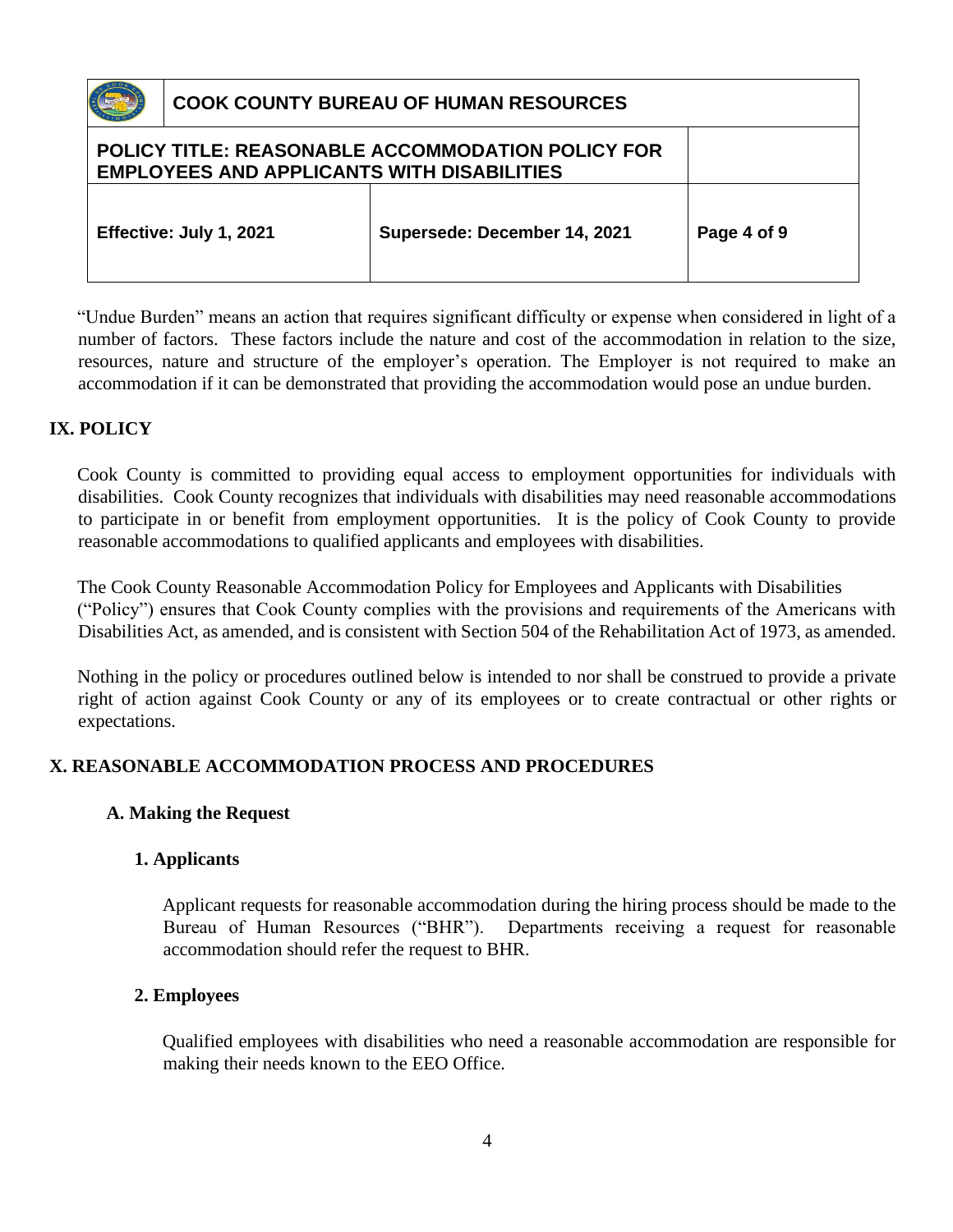

| <b>EMPLOYEES AND APPLICANTS WITH DISABILITIES</b> | POLICY TITLE: REASONABLE ACCOMMODATION POLICY FOR |             |
|---------------------------------------------------|---------------------------------------------------|-------------|
| Effective: July 1, 2021                           | Supersede: December 14, 2021                      | Page 5 of 9 |

Requests for accommodation may be submitted by a family member, friend, health professional, or other representative on behalf of an employee or applicant with a disability. Where a request for accommodation is made by a third party, the EEO Office shall confirm with the employee or applicant with a disability, that s/he, in fact, wants a reasonable accommodation before proceeding.

To request an accommodation, an employee or applicant should complete the Cook County Request for Reasonable Accommodation form and where necessary, have their medical provider complete the Medical Questionnaire for Reasonable Accommodation Request form.

Any supervisor who receives a verbal or written request for accommodation shall direct the employee to the EEO Office.

Any supervisor who suspects that an employee is having performance issues because of a known or suspected disability, but the employee has not requested an accommodation, is encouraged to contact the EEO Office to discuss the matter.

### **B. The Interactive Process**

Once the EEO Office receives the completed **Request for Accommodation** form and the **Medical Questionnaire** form, the EEO Office shall engage in the interactive process with the employee to clarify the employee's needs and to gather information related to the employee's condition in order to make a determination to grant or deny the accommodation request.

During the interactive process, the EEO Office shall determine:

- Whether the employee has a qualified disability;
- Whether medical documentation is needed to substantiate the disability or the link between the disability and the accommodation requested;
- The job-related functional limitations(s) created by the individual's disability;
- The essential job functions of the particular job involved;
- If needed, whether the proposed accommodation would be effective; and
- If effective, whether providing the accommodation would create an undue financial burden.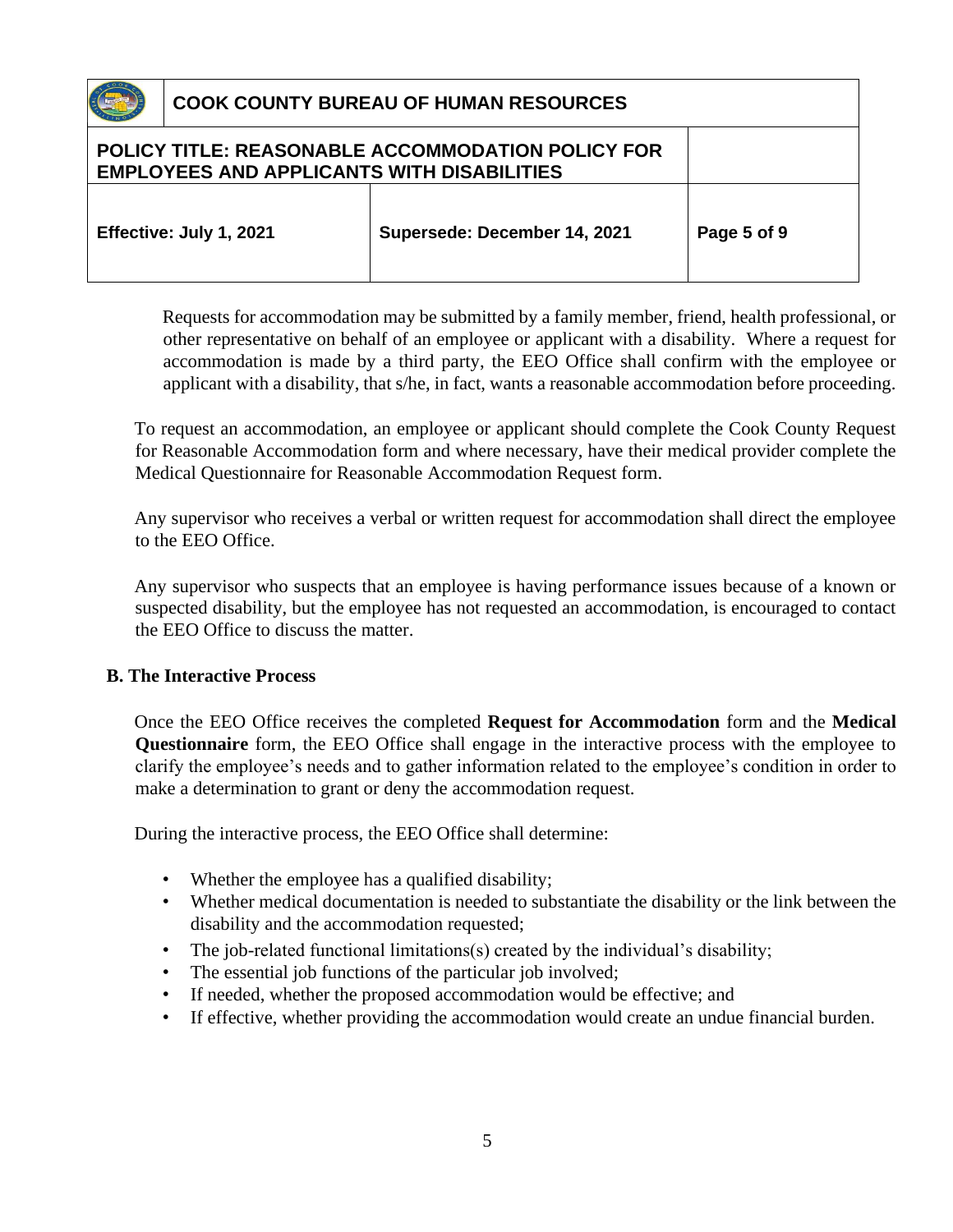| <b>EMPLOYEES AND APPLICANTS WITH DISABILITIES</b> | <b>POLICY TITLE: REASONABLE ACCOMMODATION POLICY FOR</b> |             |
|---------------------------------------------------|----------------------------------------------------------|-------------|
| Effective: July 1, 2021                           | Supersede: December 14, 2021                             | Page 6 of 9 |

### **C. The Determination**

Once a determination is made, the EEO Office shall immediately notify the employee in writing of the decision on the **Cook County Determination Notice**. Copies of the **Determination Notice** shall be distributed to the employee making the request and the employee's immediate supervisor.

If the request is **granted**, the accommodation shall be provided as soon as reasonably possible.

Although the County will consider each individual's requested accommodation preference, if the County determines that there are other equally effective alternative accommodations, the County has the right to select an alternative accommodation. The EEO Office shall follow up with the requesting employee to determine the effectiveness of the selected accommodation.

If the request is **denied**, the EEO Office shall include the specific reasons for the denial on the **Determination Notice**.

If the request is **granted in part and denied in part**, the EEO Office shall explain both the reasons for the partial denial and for the partial granting of the request.

Where the EEO Office has **denied a specific requested accommodation**, but offered to make a different one in its place which was not agreed to during the interactive process, the **Determination Notice** shall explain both the reason(s) for the denial of the requested accommodation and the reasons that the EEO Office believes that the chosen accommodation will be effective.

### **XI. REASSIGNMENT**

Reassignment to an equivalent or lesser vacant position title may be a form of reasonable accommodation when an employee (not applicant) can no longer perform the essential functions of their current position with or without a reasonable accommodation. Reassignment may be made only to an available vacant position, if the qualified individual with a disability satisfies the requisite skill, experience, education, and other job-related requirements of the position and can perform the essential functions of the new position, with or without a reasonable accommodation. In cases where a position is covered by a collective bargaining agreement, placement into such a position will be based on the terms of the collective bargaining agreement. Reassignment shall be considered on a case-by-case basis.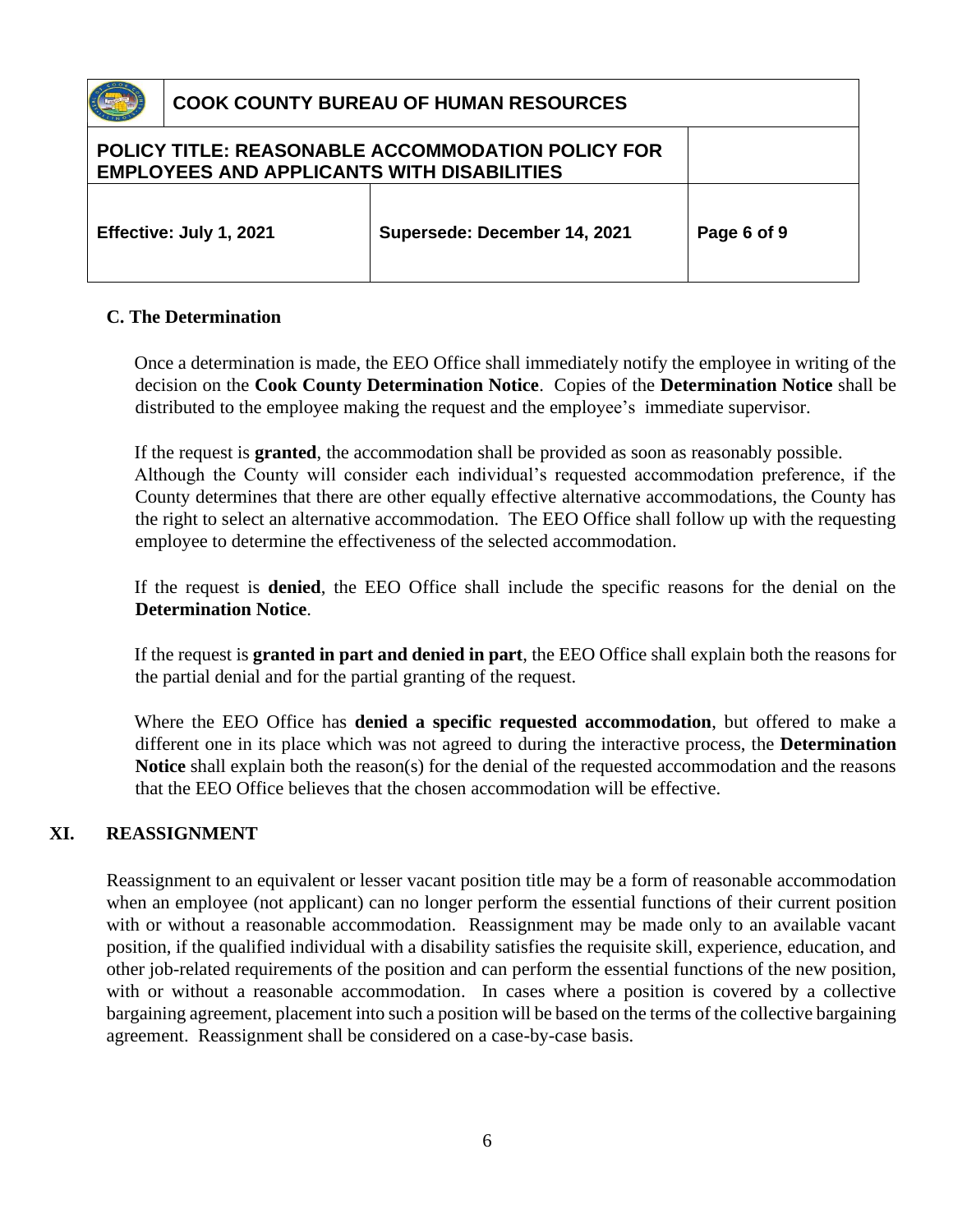|                                                                                                        | <b>COOK COUNTY BUREAU OF HUMAN RESOURCES</b> |                              |             |
|--------------------------------------------------------------------------------------------------------|----------------------------------------------|------------------------------|-------------|
| POLICY TITLE: REASONABLE ACCOMMODATION POLICY FOR<br><b>EMPLOYEES AND APPLICANTS WITH DISABILITIES</b> |                                              |                              |             |
|                                                                                                        | Effective: July 1, 2021                      | Supersede: December 14, 2021 | Page 7 of 9 |

#### **A. Initiation of the Reassignment Process**

If the EEO Office determines that an employee can no longer perform the essential functions of their current position with or without a reasonable accommodation, the EEO Office may deem the employee eligible for reassignment.

If the EEO Office determines that an employee is eligible for reassignment, the EEO Office shall prepare the **Notice of Need for Reassignment** form and send copies to the employee, the employee's department head and the Deputy Bureau Chief of Human Resources (DBCHR). The DBCHR is required to offer a reassignment to an eligible employee for an appropriate vacant position for which the employee satisfies the requisite skill, experience, education, and other job-related requirements of the position and can perform the essential functions of the new position, with or without a reasonable accommodation.

#### **B. Reassignment Process**

Within five business days of receiving the **Notice of Need for Reassignment** form, the DBCHR will attempt to contact the employee to determine the employee's requisite skills, experience, education, qualifications, and needs.

The DBCHR will conduct a search within OUP for an appropriate vacant position for a period of 30 calendar days. The reassignment period shall commence on the date that the DBCHR attempts initial contact with the employee and shall end 30 consecutive calendar days thereafter. During the 30 calendar day period, if the DBCHR becomes aware that an appropriate vacant position will become available within the next 30 consecutive calendar days, the DBCHR shall offer the employee the position when it becomes vacant in accordance with XI. B. 1. If an appropriate vacant position does not become available within the 30-calendar day period and the DBCHR is unaware within the period that a position will become available within the next 30 consecutive calendar days, the provisions of section XI. B. 2. shall apply.

**1.** If the DBCHR is able to secure an appropriate position for the employee in need of reassignment within the period required by this Policy, the DBCHR shall offer the employee the position and the employee shall have five calendar days to accept or to reject the position. If the employee rejects the position, the DBCHR shall send a **Notification of Denial of Reassignment** to the employee, the employee's department head, and to the EEO Office. The EEO Office shall thereafter provide the employee with the following options: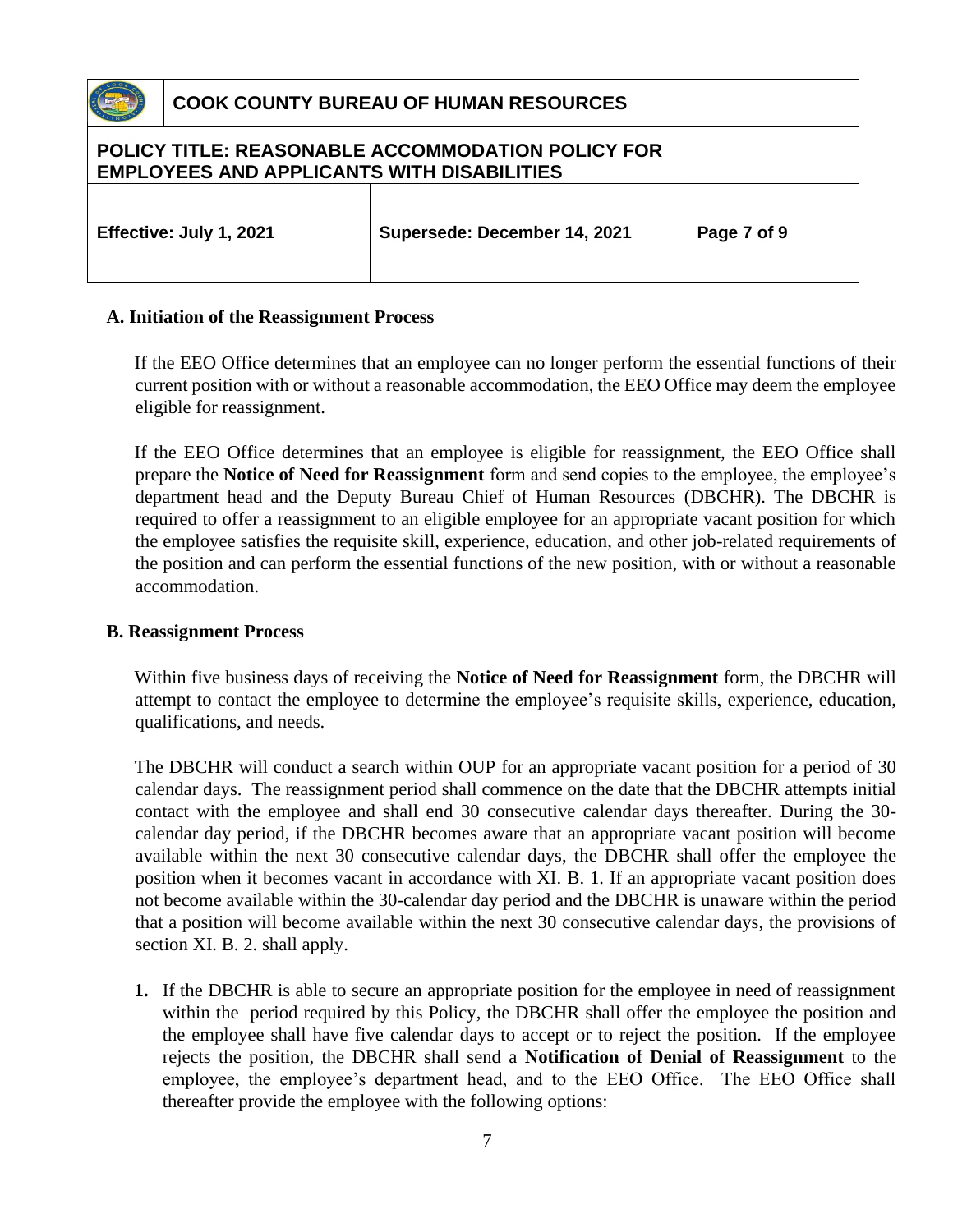**POLICY TITLE: REASONABLE ACCOMMODATION POLICY FOR EMPLOYEES AND APPLICANTS WITH DISABILITIES Effective: July 1, 2021 Supersede: December 14, 2021 Page 8 of 9**

- Give the employee the opportunity to request a leave of absence, allowing the employee to utilize any paid leave time available, including vacation time or sick time, until such paid leave is exhausted, subject to approval by the employee's department head.
- Give the employee the opportunity to take an unpaid leave of absence, subject to approval by the employee's department head.
- Give the employee the opportunity to go on disability, if eligible.
- Give the employee the opportunity to retire, if eligible.
- Give the employee the opportunity to resign.

If the employee rejects the position and does not select one of the available options, the Department Head may move to terminate the employee as the employee is no longer able to perform the essential functions of the job with or without a reasonable accommodation.

- **2.** If the DBCHR is unable to secure an appropriate position for the employee in the need of reassignment within the period required by this Policy, the DBCHR shall notify the employee, the employee's department head, and the EEO Office in writing of the DBCHR's inability to secure an appropriate position. The EEO Office shall thereafter provide the employee with the following options:
	- Give the employee the opportunity to request a leave of absence, allowing the employee to utilize any paid leave time available, including vacation time or sick time, until such paid leave is exhausted, subject to approval by the employee's department head.
	- Give the employee the opportunity to take an unpaid leave of absence, subject to approval by the employee's department head.
	- Give the employee the opportunity to go on disability, if eligible.
	- Give the employee the opportunity to retire, if eligible.
	- Give the employee the opportunity to resign.

If the employee does not select one of the available options, the Department Head may move to terminate the employee as the employee is no longer able to perform the essential functions of the job with or without a reasonable accommodation.